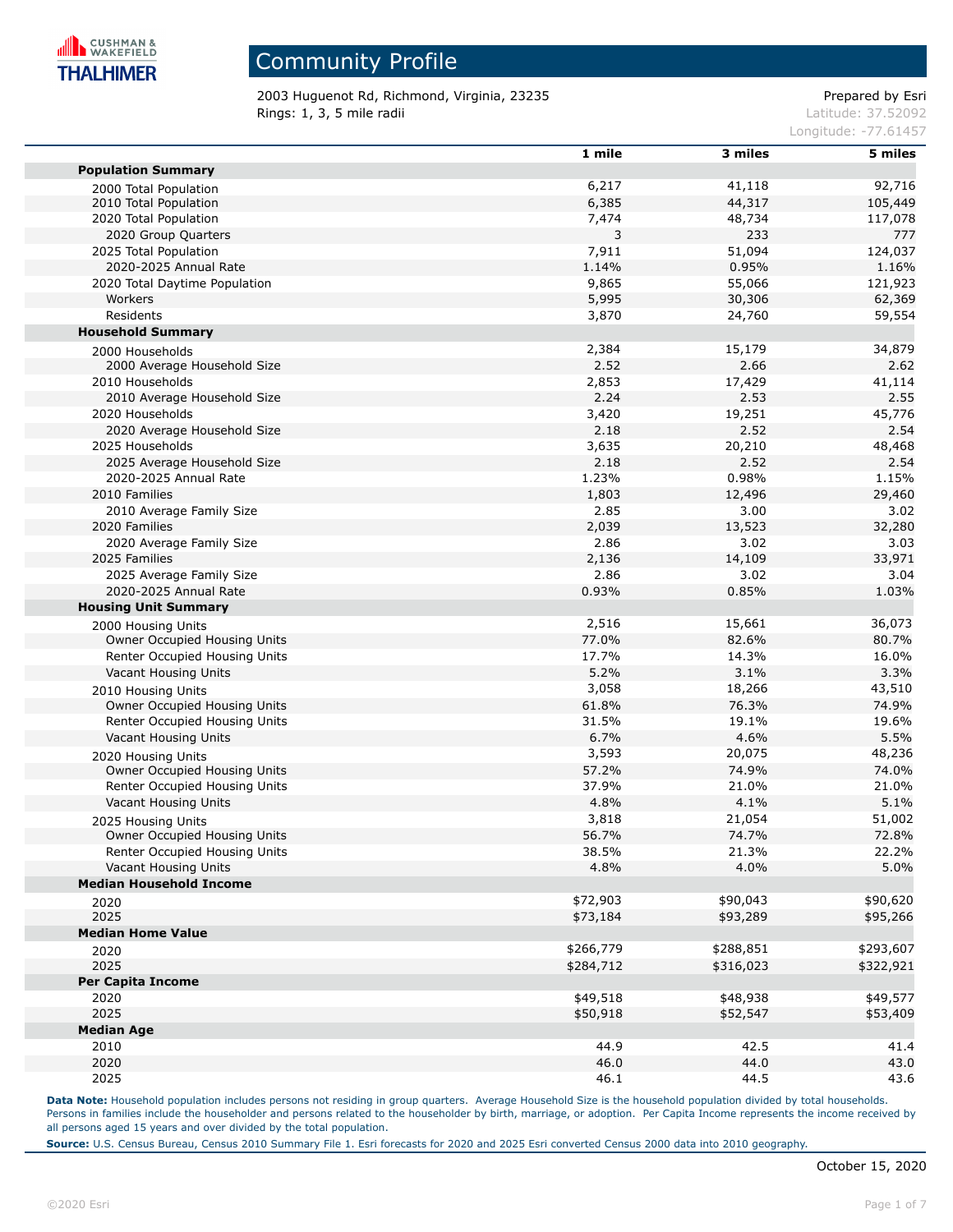

2003 Huguenot Rd, Richmond, Virginia, 23235 extending the part of the Prepared by Esri **Rings: 1, 3, 5 mile radii** Latitude: 37.52092

Longitude: -77.61457

|                                            | 1 mile    | 3 miles   | 5 miles   |
|--------------------------------------------|-----------|-----------|-----------|
| 2020 Households by Income                  |           |           |           |
| Household Income Base                      | 3,420     | 19,251    | 45,776    |
| $<$ \$15,000                               | 3.8%      | 3.7%      | 4.2%      |
| $$15,000 - $24,999$                        | 5.0%      | 3.5%      | 4.2%      |
| \$25,000 - \$34,999                        | 8.9%      | 6.0%      | 6.1%      |
| \$35,000 - \$49,999                        | 12.5%     | 9.2%      | 9.2%      |
| \$50,000 - \$74,999                        | 21.1%     | 17.9%     | 17.0%     |
| \$75,000 - \$99,999                        | 13.2%     | 14.5%     | 13.7%     |
| $$100,000 - $149,999$                      | 17.4%     | 22.0%     | 21.0%     |
| \$150,000 - \$199,999                      | 6.9%      | 9.6%      | 9.7%      |
| $$200,000+$                                | 11.3%     | 13.6%     | 15.0%     |
| Average Household Income                   | \$110,998 | \$123,617 | \$126,631 |
| 2025 Households by Income                  |           |           |           |
| Household Income Base                      | 3,635     | 20,210    | 48,468    |
| $<$ \$15,000                               | 3.8%      | 3.6%      | 4.0%      |
| \$15,000 - \$24,999                        | 4.9%      | 3.3%      | 4.0%      |
| \$25,000 - \$34,999                        | 8.2%      | 5.5%      | 5.6%      |
| \$35,000 - \$49,999                        | 12.4%     | 8.8%      | 8.7%      |
| \$50,000 - \$74,999                        | 21.8%     | 17.5%     | 16.2%     |
| \$75,000 - \$99,999                        | 13.8%     | 14.5%     | 13.6%     |
| \$100,000 - \$149,999                      | 17.9%     | 22.2%     | 21.3%     |
|                                            | 6.7%      | 9.9%      |           |
| \$150,000 - \$199,999                      |           |           | 10.3%     |
| \$200,000+                                 | 10.6%     | 14.7%     | 16.3%     |
| Average Household Income                   | \$113,638 | \$132,472 | \$136,486 |
| 2020 Owner Occupied Housing Units by Value |           |           |           |
| Total                                      | 2,056     | 15,040    | 35,671    |
| $<$ \$50,000                               | 1.5%      | 1.8%      | 1.5%      |
| \$50,000 - \$99,999                        | 0.7%      | 1.3%      | 1.0%      |
| $$100,000 - $149,999$                      | 6.0%      | 3.8%      | 5.3%      |
| \$150,000 - \$199,999                      | 16.4%     | 14.3%     | 14.4%     |
| \$200,000 - \$249,999                      | 21.7%     | 20.3%     | 17.2%     |
| \$250,000 - \$299,999                      | 10.8%     | 10.8%     | 12.0%     |
| \$300,000 - \$399,999                      | 17.9%     | 19.3%     | 18.3%     |
| \$400,000 - \$499,999                      | 14.1%     | 14.0%     | 11.9%     |
| \$500,000 - \$749,999                      | 8.3%      | 10.0%     | 11.6%     |
| \$750,000 - \$999,999                      | 1.4%      | 3.1%      | 4.1%      |
| \$1,000,000 - \$1,499,999                  | 0.2%      | 0.6%      | 1.6%      |
| \$1,500,000 - \$1,999,999                  | 0.0%      | 0.2%      | 0.4%      |
| $$2,000,000 +$                             | 1.0%      | 0.4%      | 0.6%      |
| Average Home Value                         | \$330,032 | \$346,760 | \$370,651 |
| 2025 Owner Occupied Housing Units by Value |           |           |           |
| Total                                      | 2,166     | 15,726    | 37,123    |
| $<$ \$50,000                               | 1.0%      | 1.2%      | 1.1%      |
| \$50,000 - \$99,999                        | 0.5%      | 0.9%      | 0.8%      |
| $$100,000 - $149,999$                      | 4.2%      | 2.8%      | 4.1%      |
| \$150,000 - \$199,999                      | 14.1%     | 11.8%     | 11.7%     |
| \$200,000 - \$249,999                      | 21.8%     | 19.2%     | 15.9%     |
| \$250,000 - \$299,999                      | 12.0%     | 11.0%     | 12.0%     |
| \$300,000 - \$399,999                      | 17.3%     | 19.8%     | 19.3%     |
| \$400,000 - \$499,999                      | 16.1%     | 15.8%     | 13.5%     |
| \$500,000 - \$749,999                      | 9.8%      | 11.8%     | 13.5%     |
| \$750,000 - \$999,999                      | 1.7%      | 4.2%      | 5.2%      |
| \$1,000,000 - \$1,499,999                  | 0.2%      | 0.8%      | 1.8%      |
| $$1,500,000 - $1,999,999$                  | $0.0\%$   | 0.2%      | 0.4%      |
| $$2,000,000 +$                             | 1.2%      | 0.6%      | 0.8%      |
| Average Home Value                         | \$352,356 | \$375,625 | \$400,203 |

**Data Note:** Income represents the preceding year, expressed in current dollars. Household income includes wage and salary earnings, interest dividends, net rents, pensions, SSI and welfare payments, child support, and alimony.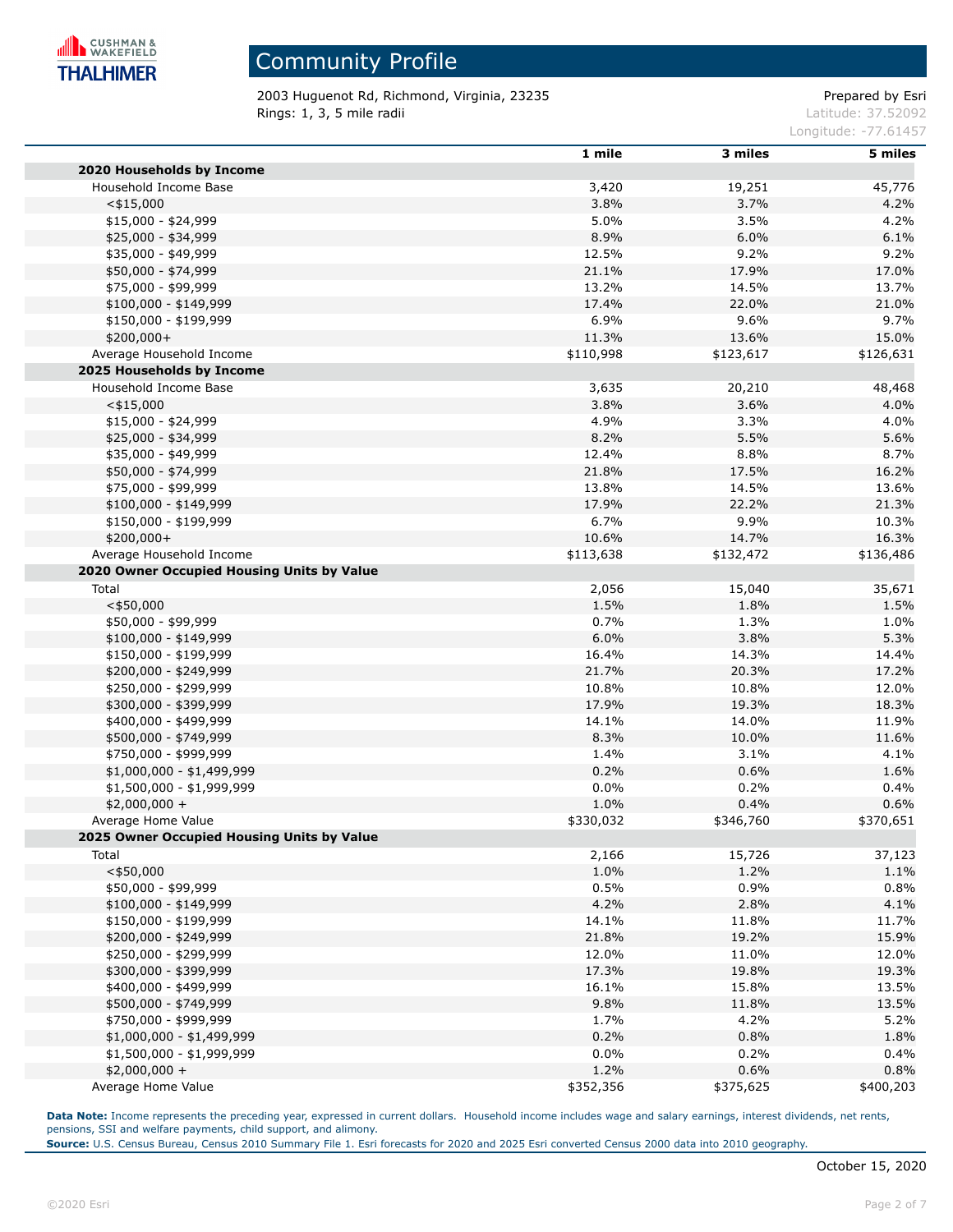

2003 Huguenot Rd, Richmond, Virginia, 23235 extending the prepared by Esri **Rings: 1, 3, 5 mile radii** Latitude: 37.52092

Longitude: -77.61457

|                        | 1 mile | 3 miles | 5 miles |
|------------------------|--------|---------|---------|
| 2010 Population by Age |        |         |         |
| Total                  | 6,383  | 44,316  | 105,448 |
| $0 - 4$                | 4.4%   | 5.3%    | 5.8%    |
| $5 - 9$                | 5.7%   | 6.5%    | 6.8%    |
| $10 - 14$              | 6.6%   | 7.2%    | 7.2%    |
| $15 - 24$              | 11.4%  | 11.7%   | 11.5%   |
| $25 - 34$              | 10.3%  | 9.9%    | 10.6%   |
| $35 - 44$              | 11.7%  | 12.7%   | 13.2%   |
| 45 - 54                | 16.0%  | 16.4%   | 16.2%   |
| $55 - 64$              | 15.4%  | 15.9%   | 15.0%   |
| $65 - 74$              | 8.7%   | 7.9%    | 7.5%    |
| $75 - 84$              | 6.3%   | 4.6%    | 4.5%    |
| $85 +$                 | 3.5%   | 1.9%    | 1.8%    |
| $18 +$                 | 78.8%  | 76.0%   | 75.4%   |
| 2020 Population by Age |        |         |         |
| Total                  | 7,476  | 48,733  | 117,076 |
| $0 - 4$                | 4.3%   | 4.9%    | 5.2%    |
| $5 - 9$                | 4.5%   | 5.8%    | 6.0%    |
| $10 - 14$              | 5.2%   | 6.5%    | 6.6%    |
| $15 - 24$              | 11.6%  | 10.9%   | 11.1%   |
| $25 - 34$              | 12.2%  | 11.0%   | 11.2%   |
| $35 - 44$              | 11.2%  | 12.2%   | 12.3%   |
| 45 - 54                | 12.4%  | 12.9%   | 13.0%   |
| $55 - 64$              | 15.3%  | 15.1%   | 14.8%   |
| $65 - 74$              | 13.3%  | 12.8%   | 12.1%   |
| $75 - 84$              | 6.4%   | 5.5%    | 5.3%    |
| $85 +$                 | 3.7%   | 2.4%    | 2.3%    |
| $18 +$                 | 82.6%  | 78.7%   | 78.1%   |
| 2025 Population by Age |        |         |         |
| Total                  | 7,910  | 51,094  | 124,037 |
| $0 - 4$                | 4.4%   | 4.9%    | 5.2%    |
| $5 - 9$                | 4.5%   | 5.7%    | 5.9%    |
| $10 - 14$              | 4.7%   | 6.2%    | 6.2%    |
| $15 - 24$              | 10.3%  | 10.2%   | 10.4%   |
| $25 - 34$              | 13.7%  | 10.9%   | 11.2%   |
| $35 - 44$              | 11.1%  | 12.8%   | 12.8%   |
| 45 - 54                | 11.4%  | 12.4%   | 12.5%   |
| $55 - 64$              | 13.6%  | 13.7%   | 13.5%   |
| $65 - 74$              | 13.7%  | 13.0%   | 12.6%   |
| 75 - 84                | 8.8%   | 7.7%    | 7.2%    |
| $85 +$                 | 3.7%   | 2.5%    | 2.4%    |
| $18 +$                 | 83.4%  | 79.3%   | 78.7%   |
| 2010 Population by Sex |        |         |         |
| Males                  | 2,934  | 21,165  | 50,442  |
| Females                | 3,451  | 23,152  | 55,007  |
| 2020 Population by Sex |        |         |         |
| Males                  | 3,453  | 23,302  | 55,995  |
| Females                | 4,021  | 25,431  | 61,083  |
| 2025 Population by Sex |        |         |         |
| Males                  | 3,643  | 24,443  | 59,414  |
| Females                | 4,268  | 26,651  | 64,623  |
|                        |        |         |         |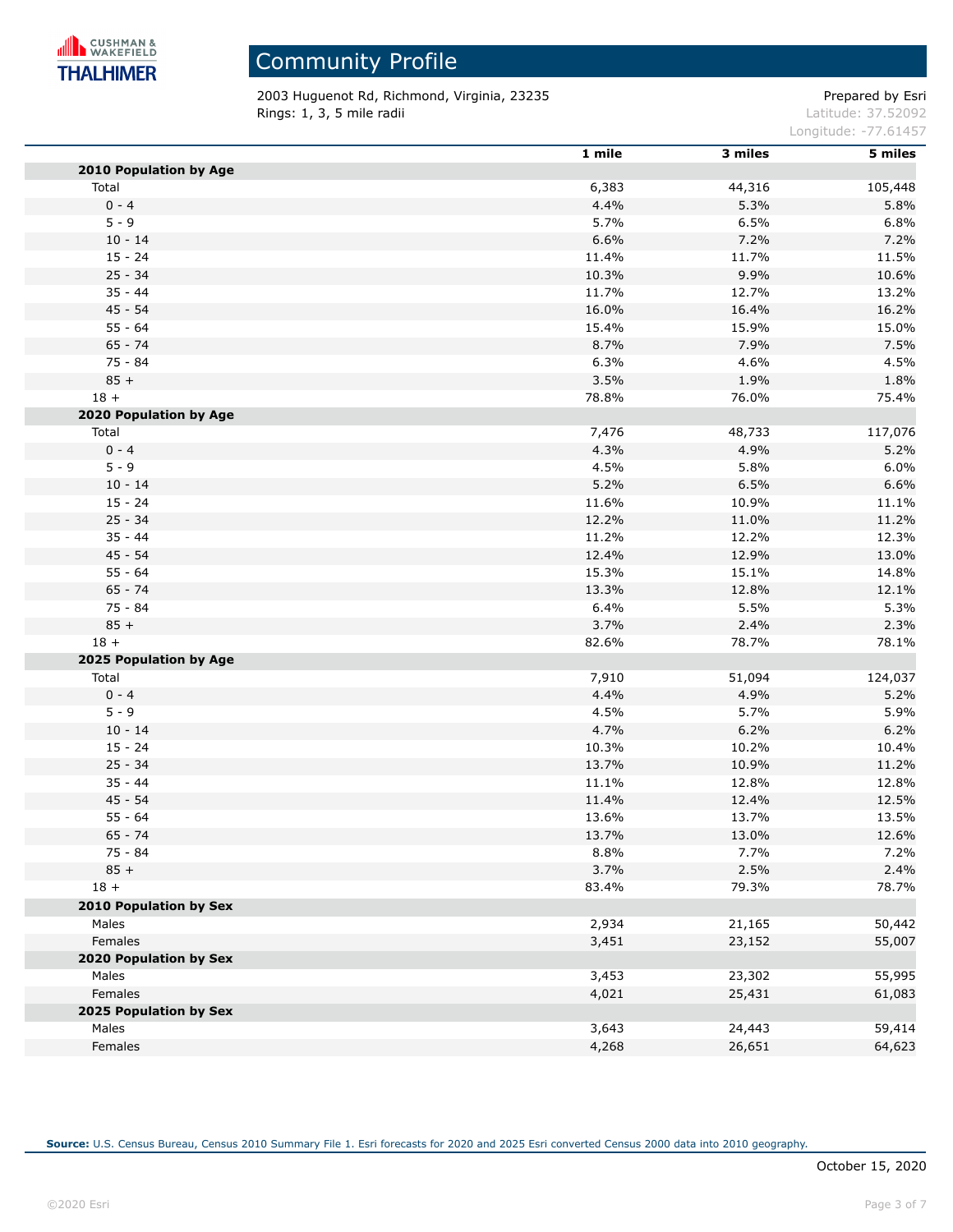

### Community Profile

2003 Huguenot Rd, Richmond, Virginia, 23235 extending the part of the Prepared by Esri **Rings: 1, 3, 5 mile radii** Latitude: 37.52092

Longitude: -77.61457

|                                                    | 1 mile  | 3 miles | 5 miles |
|----------------------------------------------------|---------|---------|---------|
| 2010 Population by Race/Ethnicity                  |         |         |         |
| Total                                              | 6,384   | 44,317  | 105,450 |
| White Alone                                        | 82.3%   | 82.2%   | 79.0%   |
| <b>Black Alone</b>                                 | 9.7%    | 10.2%   | 12.9%   |
| American Indian Alone                              | 0.3%    | 0.2%    | 0.3%    |
| Asian Alone                                        | 4.5%    | 3.9%    | 3.9%    |
| Pacific Islander Alone                             | 0.0%    | 0.0%    | 0.0%    |
| Some Other Race Alone                              | 0.9%    | 1.3%    | 1.7%    |
| Two or More Races                                  | 2.4%    | 2.2%    | 2.2%    |
| Hispanic Origin                                    | 3.5%    | 4.1%    | 4.6%    |
| Diversity Index                                    | 35.9    | 36.7    | 41.5    |
| 2020 Population by Race/Ethnicity                  |         |         |         |
| Total                                              | 7,474   | 48,734  | 117,078 |
| White Alone                                        | 77.1%   | 78.8%   | 75.6%   |
| <b>Black Alone</b>                                 | 12.1%   | 11.5%   | 14.1%   |
| American Indian Alone                              | 0.3%    | 0.2%    | 0.3%    |
| Asian Alone                                        | 5.6%    | 4.7%    | 4.7%    |
| Pacific Islander Alone                             | 0.0%    | 0.0%    | 0.0%    |
| Some Other Race Alone                              | 1.3%    | 1.8%    | 2.3%    |
| Two or More Races                                  | 3.5%    | 3.0%    | 3.0%    |
| Hispanic Origin                                    | 5.4%    | 5.9%    | 6.5%    |
| Diversity Index                                    | 45.1    | 43.5    | 47.8    |
| 2025 Population by Race/Ethnicity                  |         |         |         |
| Total                                              | 7,910   | 51,095  | 124,037 |
| White Alone                                        | 74.2%   | 76.7%   | 73.5%   |
| <b>Black Alone</b>                                 | 13.3%   | 12.2%   | 14.8%   |
| American Indian Alone                              | 0.3%    | 0.2%    | 0.3%    |
| Asian Alone                                        | 6.2%    | 5.1%    | 5.3%    |
| Pacific Islander Alone                             | 0.1%    | 0.0%    | 0.1%    |
| Some Other Race Alone                              | 1.6%    | 2.1%    | 2.7%    |
| Two or More Races                                  | 4.3%    | 3.5%    | 3.5%    |
| Hispanic Origin                                    | 6.6%    | 7.2%    | 7.8%    |
| Diversity Index                                    | 49.8    | 47.5    | 51.7    |
| 2010 Population by Relationship and Household Type |         |         |         |
| Total                                              | 6,385   | 44,317  | 105,449 |
| In Households                                      | 100.0%  | 99.5%   | 99.3%   |
| In Family Households                               | 81.9%   | 86.1%   | 85.9%   |
| Householder                                        | 27.4%   | 28.2%   | 28.0%   |
| Spouse                                             | 22.2%   | 23.2%   | 22.9%   |
| Child                                              | 28.5%   | 30.6%   | 30.7%   |
| Other relative                                     | 2.5%    | 2.7%    | 2.8%    |
| Nonrelative                                        | 1.3%    | 1.4%    | 1.5%    |
| In Nonfamily Households                            | 18.1%   | 13.3%   | 13.3%   |
| In Group Quarters                                  | 0.0%    | 0.5%    | 0.7%    |
| Institutionalized Population                       | $0.0\%$ | 0.5%    | 0.7%    |
| Noninstitutionalized Population                    | 0.0%    | 0.1%    | 0.1%    |

Data Note: Persons of Hispanic Origin may be of any race. The Diversity Index measures the probability that two people from the same area will be from different race/ ethnic groups. **Source:** U.S. Census Bureau, Census 2010 Summary File 1. Esri forecasts for 2020 and 2025 Esri converted Census 2000 data into 2010 geography.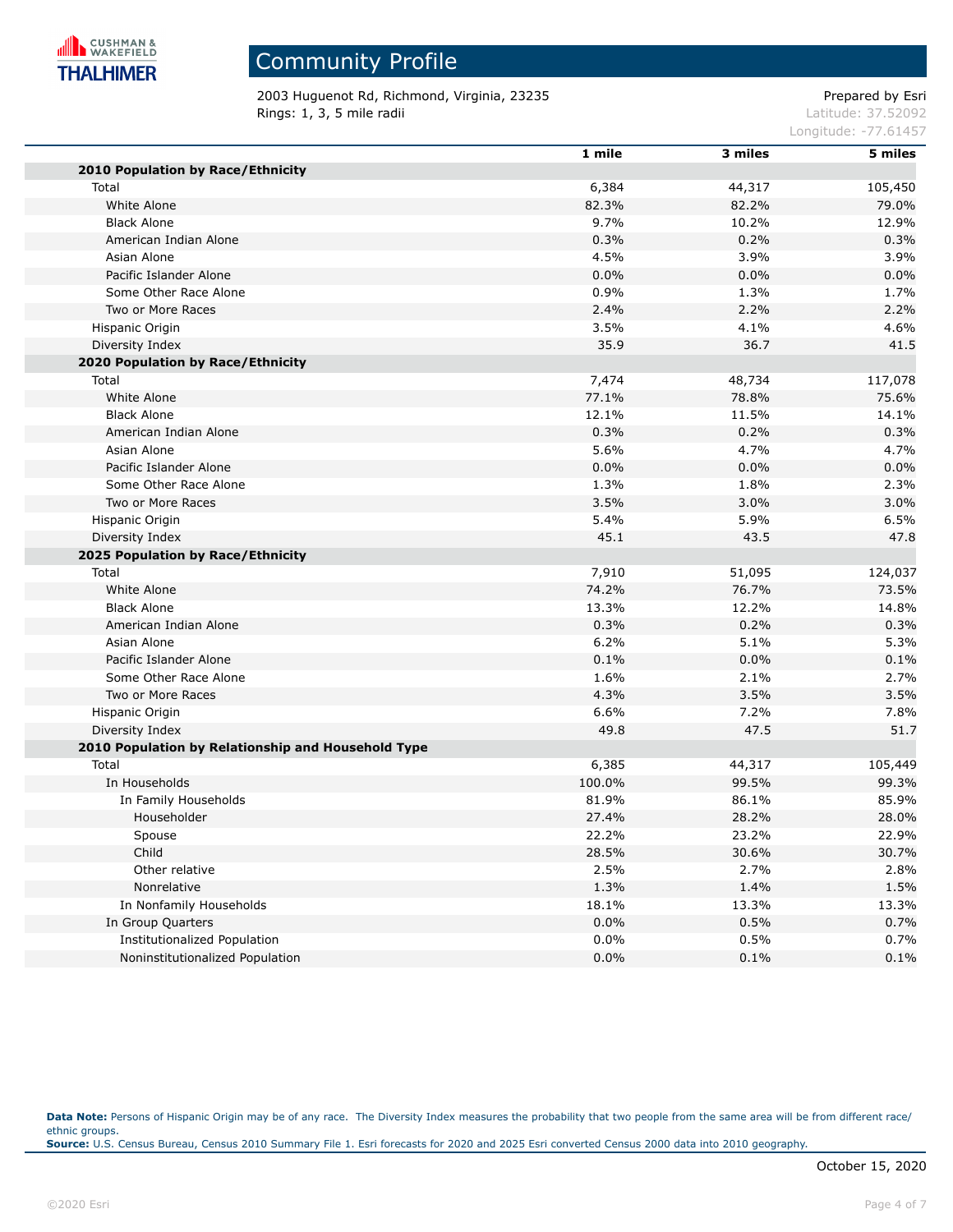

2003 Huguenot Rd, Richmond, Virginia, 23235 extending the prepared by Esri **Rings: 1, 3, 5 mile radii** Latitude: 37.52092

Longitude: -77.61457

|                                               | 1 mile | 3 miles | 5 miles |
|-----------------------------------------------|--------|---------|---------|
| 2020 Population 25+ by Educational Attainment |        |         |         |
| Total                                         | 5,563  | 35,039  | 83,180  |
| Less than 9th Grade                           | 0.3%   | 1.4%    | 1.9%    |
| 9th - 12th Grade, No Diploma                  | 2.2%   | 1.8%    | 2.3%    |
| High School Graduate                          | 11.9%  | 12.4%   | 13.4%   |
| GED/Alternative Credential                    | 2.8%   | 2.1%    | 2.3%    |
| Some College, No Degree                       | 21.6%  | 18.1%   | 17.3%   |
| Associate Degree                              | 4.7%   | 6.5%    | 6.6%    |
| Bachelor's Degree                             | 32.5%  | 32.7%   | 31.9%   |
| Graduate/Professional Degree                  | 24.0%  | 25.1%   | 24.3%   |
| 2020 Population 15+ by Marital Status         |        |         |         |
| Total                                         | 6,430  | 40,359  | 96,173  |
| Never Married                                 | 28.0%  | 25.5%   | 25.8%   |
| Married                                       | 52.9%  | 58.2%   | 57.5%   |
| Widowed                                       | 8.7%   | 6.1%    | 6.3%    |
| Divorced                                      | 10.4%  | 10.1%   | 10.4%   |
| 2020 Civilian Population 16+ in Labor Force   |        |         |         |
| Civilian Population 16+                       | 4,013  | 26,644  | 63,921  |
| Population 16+ Employed                       | 90.5%  | 90.4%   | 90.4%   |
| Population 16+ Unemployment rate              | 9.5%   | 9.6%    | 9.6%    |
| Population 16-24 Employed                     | 9.1%   | $9.0\%$ | 9.9%    |
| Population 16-24 Unemployment rate            | 21.3%  | 20.7%   | 19.9%   |
| Population 25-54 Employed                     | 56.9%  | 58.9%   | 59.9%   |
| Population 25-54 Unemployment rate            | 8.3%   | 8.3%    | 8.4%    |
| Population 55-64 Employed                     | 21.9%  | 21.3%   | 20.1%   |
| Population 55-64 Unemployment rate            | 8.4%   | 9.0%    | 8.7%    |
| Population 65+ Employed                       | 12.1%  | 10.7%   | 10.1%   |
| Population 65+ Unemployment rate              | 7.0%   | 7.0%    | 7.2%    |
| 2020 Employed Population 16+ by Industry      |        |         |         |
| Total                                         | 3,633  | 24,094  | 57,782  |
| Agriculture/Mining                            | 0.1%   | 0.3%    | 0.3%    |
| Construction                                  | 5.5%   | 5.4%    | 5.1%    |
| Manufacturing                                 | 7.8%   | 6.8%    | 6.6%    |
| Wholesale Trade                               | 2.1%   | 2.8%    | 2.3%    |
| Retail Trade                                  | 14.2%  | 9.8%    | 9.4%    |
| Transportation/Utilities                      | 3.7%   | 5.2%    | 5.2%    |
| Information                                   | 1.2%   | 1.4%    | 1.5%    |
| Finance/Insurance/Real Estate                 | 9.9%   | 10.0%   | 11.5%   |
| Services                                      | 50.5%  | 52.4%   | 52.3%   |
| <b>Public Administration</b>                  | 4.9%   | 5.9%    | 5.9%    |
| 2020 Employed Population 16+ by Occupation    |        |         |         |
| Total                                         | 3,633  | 24,094  | 57,780  |
| White Collar                                  | 76.1%  | 77.3%   | 76.2%   |
| Management/Business/Financial                 | 20.0%  | 21.6%   | 22.7%   |
| Professional                                  | 31.3%  | 32.5%   | 29.9%   |
| Sales                                         | 13.3%  | 11.4%   | 11.3%   |
| Administrative Support                        | 11.5%  | 11.8%   | 12.3%   |
| Services                                      | 13.5%  | 11.5%   | 12.0%   |
| <b>Blue Collar</b>                            | 10.5%  | 11.2%   | 11.8%   |
| Farming/Forestry/Fishing                      | 0.0%   | 0.1%    | 0.1%    |
| Construction/Extraction                       | 2.6%   | 2.8%    | 2.7%    |
| Installation/Maintenance/Repair               | 2.3%   | 2.2%    | 2.4%    |
| Production                                    | 2.1%   | 2.4%    | 2.7%    |
| Transportation/Material Moving                | 3.4%   | 3.7%    | 4.0%    |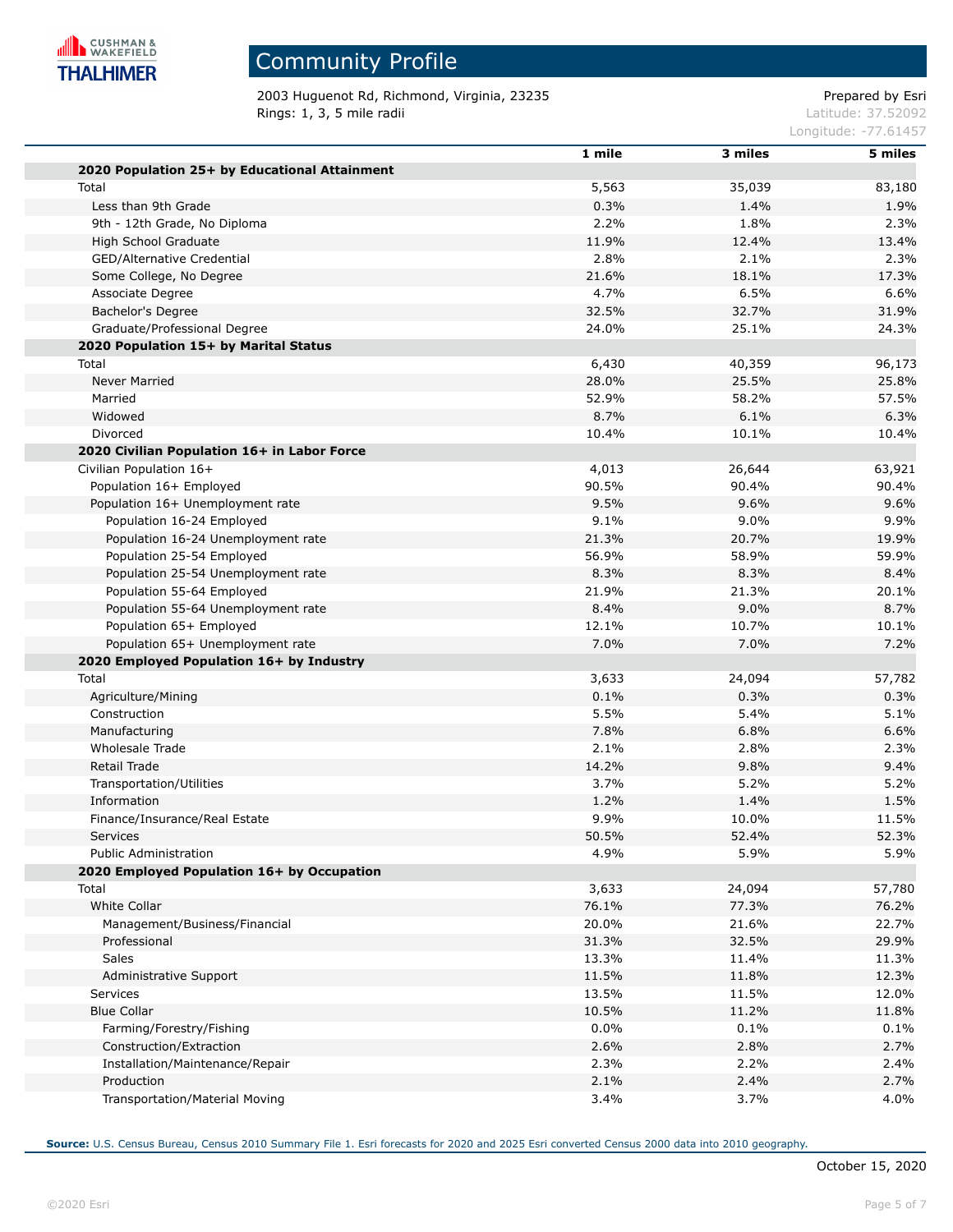

2003 Huguenot Rd, Richmond, Virginia, 23235 extending the part of the Prepared by Esri **Rings: 1, 3, 5 mile radii** Latitude: 37.52092

Longitude: -77.61457

|                                               | 1 mile  | 3 miles | 5 miles |
|-----------------------------------------------|---------|---------|---------|
| 2010 Households by Type                       |         |         |         |
| Total                                         | 2,852   | 17,428  | 41,114  |
| Households with 1 Person                      | 32.4%   | 23.8%   | 23.5%   |
| Households with 2+ People                     | 67.6%   | 76.2%   | 76.5%   |
| Family Households                             | 63.2%   | 71.7%   | 71.7%   |
| Husband-wife Families                         | 51.0%   | 59.0%   | 58.6%   |
| With Related Children                         | 20.2%   | 25.1%   | 25.7%   |
| Other Family (No Spouse Present)              | 12.2%   | 12.7%   | 13.0%   |
| Other Family with Male Householder            | 3.0%    | 3.3%    | 3.4%    |
| With Related Children                         | 1.5%    | 1.9%    | 1.9%    |
| Other Family with Female Householder          | 9.2%    | 9.3%    | 9.6%    |
| With Related Children                         | 5.5%    | 5.8%    | 6.0%    |
| Nonfamily Households                          | 4.4%    | 4.5%    | 4.8%    |
| All Households with Children                  | 27.4%   | 33.0%   | 34.0%   |
| Multigenerational Households                  | 2.4%    | 2.8%    | 2.9%    |
| Unmarried Partner Households                  | 3.7%    | 4.0%    | 4.3%    |
| Male-female                                   | 3.2%    | 3.4%    | 3.7%    |
| Same-sex                                      | 0.5%    | 0.6%    | 0.6%    |
| 2010 Households by Size                       |         |         |         |
| Total                                         | 2,853   | 17,430  | 41,115  |
| 1 Person Household                            | 32.4%   | 23.8%   | 23.5%   |
| 2 Person Household                            | 34.6%   | 36.1%   | 35.8%   |
| 3 Person Household                            | 14.1%   | 16.9%   | 17.0%   |
| 4 Person Household                            | 11.6%   | 14.3%   | 14.6%   |
| 5 Person Household                            | 4.9%    | 6.1%    | 6.1%    |
| 6 Person Household                            | 1.7%    | 1.9%    | 2.0%    |
| 7 + Person Household                          | 0.8%    | 0.9%    | 0.9%    |
| 2010 Households by Tenure and Mortgage Status |         |         |         |
| Total                                         | 2,853   | 17,429  | 41,114  |
| Owner Occupied                                | 66.2%   | 80.0%   | 79.3%   |
| Owned with a Mortgage/Loan                    | 49.9%   | 61.2%   | 61.4%   |
| Owned Free and Clear                          | 16.3%   | 18.7%   | 17.9%   |
| <b>Renter Occupied</b>                        | 33.8%   | 20.0%   | 20.7%   |
| 2020 Affordability, Mortgage and Wealth       |         |         |         |
| Housing Affordability Index                   | 151     | 172     | 171     |
| Percent of Income for Mortgage                | 15.3%   | 13.4%   | 13.5%   |
| Wealth Index                                  | 153     | 174     | 177     |
| 2010 Housing Units By Urban/ Rural Status     |         |         |         |
| <b>Total Housing Units</b>                    | 3,058   | 18,266  | 43,510  |
| Housing Units Inside Urbanized Area           | 100.0%  | 100.0%  | 98.4%   |
| Housing Units Inside Urbanized Cluster        | $0.0\%$ | 0.0%    | 0.0%    |
| <b>Rural Housing Units</b>                    | 0.0%    | 0.0%    | 1.6%    |
| 2010 Population By Urban/ Rural Status        |         |         |         |
| <b>Total Population</b>                       | 6,385   | 44,317  | 105,449 |
| Population Inside Urbanized Area              | 100.0%  | 100.0%  | 98.5%   |
| Population Inside Urbanized Cluster           | 0.0%    | 0.0%    | $0.0\%$ |
| Rural Population                              | 0.0%    | 0.0%    | 1.5%    |

Data Note: Households with children include any households with people under age 18, related or not. Multigenerational households are families with 3 or more parentchild relationships. Unmarried partner households are usually classified as nonfamily households unless there is another member of the household related to the householder. Multigenerational and unmarried partner households are reported only to the tract level. Esri estimated block group data, which is used to estimate polygons or non-standard geography.